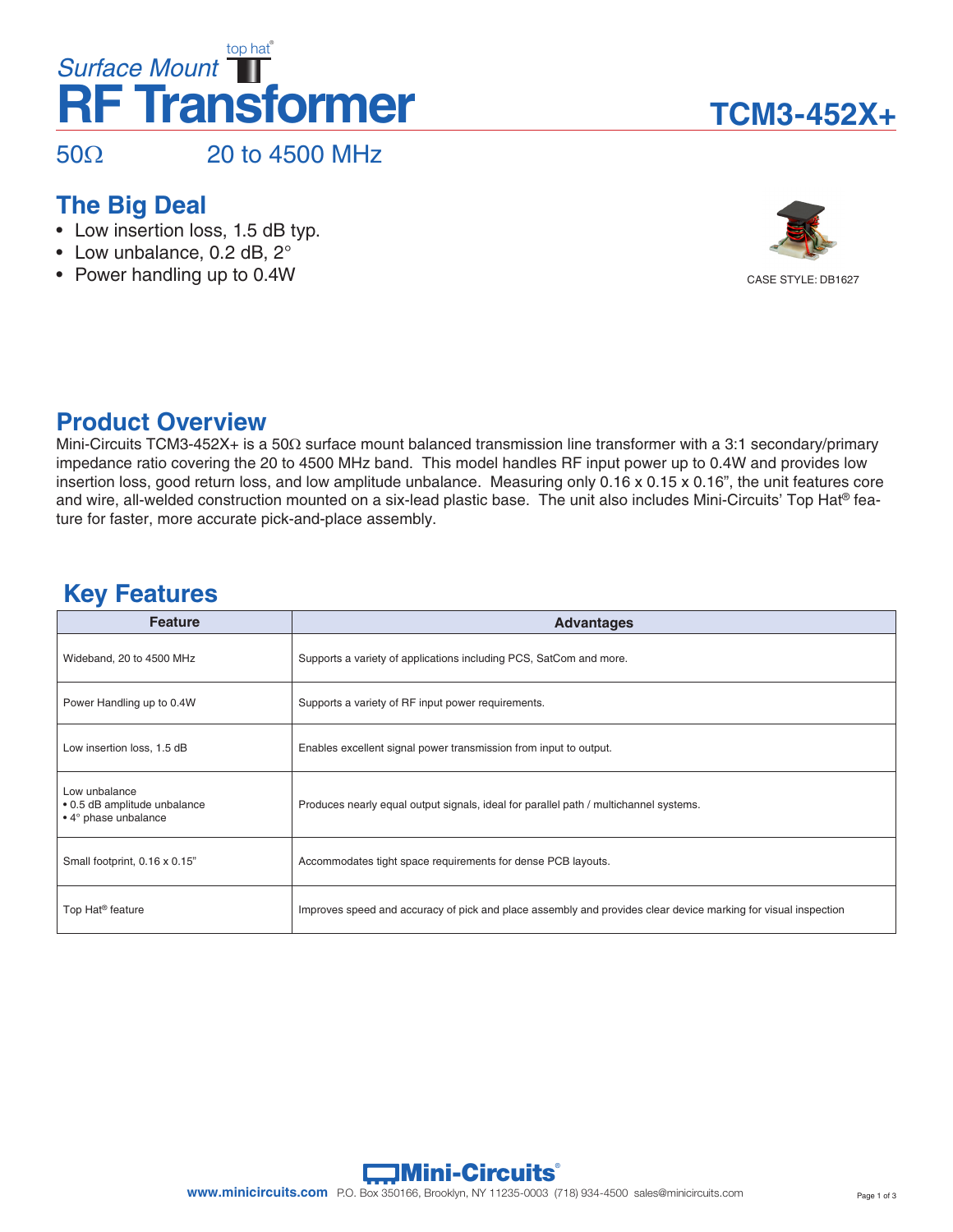### **RF Transformer** *Surface Mount* top hat® 50Ω 20 to 4500 MHz

#### **Features**

- wide bandwidth 20 to 4500 MHz
- balanced transmission line
- good return loss
- aqueous washable

#### **Applications**

- PCS
- wideband push-pull amplifiers
- cellular





*Generic photo used for illustration purposes only*

CASE STYLE: DB1627

#### *+RoHS Compliant*

*The +Suffix identifies RoHS Compliance. See our web site for RoHS Compliance methodologies and qualifications*

|           | Available Tape and Reel |
|-----------|-------------------------|
| Reel Size | Devices/Reel            |
|           | 20, 50, 100, 200, 500   |
| 1.3"      | 1000, 2000              |

#### **Electrical Specifications at 25°C**

| <b>Parameter</b>                           | <b>Frequency (MHz)</b> | Min. | Typ. | Max. | <b>Unit</b> |
|--------------------------------------------|------------------------|------|------|------|-------------|
| <b>Impedance Ratio</b> (secondary/primary) |                        |      | ◠    |      |             |
| <b>Frequency Range</b>                     |                        | 20   |      | 4500 | <b>MHz</b>  |
| <b>Insertion Loss</b>                      | $20 - 4500$            |      | 1.5  | 3.0  | dB          |
| <b>Amplitude Unbalance</b>                 | $20 - 4500$            |      | 0.5  |      | dB          |
| <b>Phase Unbalance</b>                     | $20 - 4500$            |      |      |      | Degree      |

#### **Electrical Schematic**



#### **Maximum Ratings**

| <b>Parameter</b>             | <b>Ratings</b>                                       |
|------------------------------|------------------------------------------------------|
| <b>Operating Temperature</b> | -40 $\rm{^{\circ}C}$ to 85 $\rm{^{\circ}C}$          |
| Storage Temperature          | -55 $\mathrm{^{\circ}C}$ to 100 $\mathrm{^{\circ}C}$ |
| <b>RF Power</b>              | 0.4W                                                 |
| <b>DC Current</b>            | 30 <sub>m</sub> A                                    |

Permanent damage may occur if any of these limits are exceeded.

#### **Pin Connections**

| <b>Function</b>      | <b>Pin Number</b> |
|----------------------|-------------------|
| PRIMARY DOT          | 3                 |
| <b>PRIMARY</b>       | 2                 |
| <b>SECONDARY DOT</b> | 4                 |
| <b>SECONDARY</b>     | 6                 |
| <b>GND</b>           | 2,5               |
| <b>NOT USED</b>      |                   |

#### **Internal Optional Product Marking <b>Config. H Config. H Config. H**





REV. B M175708 TCM3-452X+ ED-14833/2A DJ/TD/CP/AM 190730